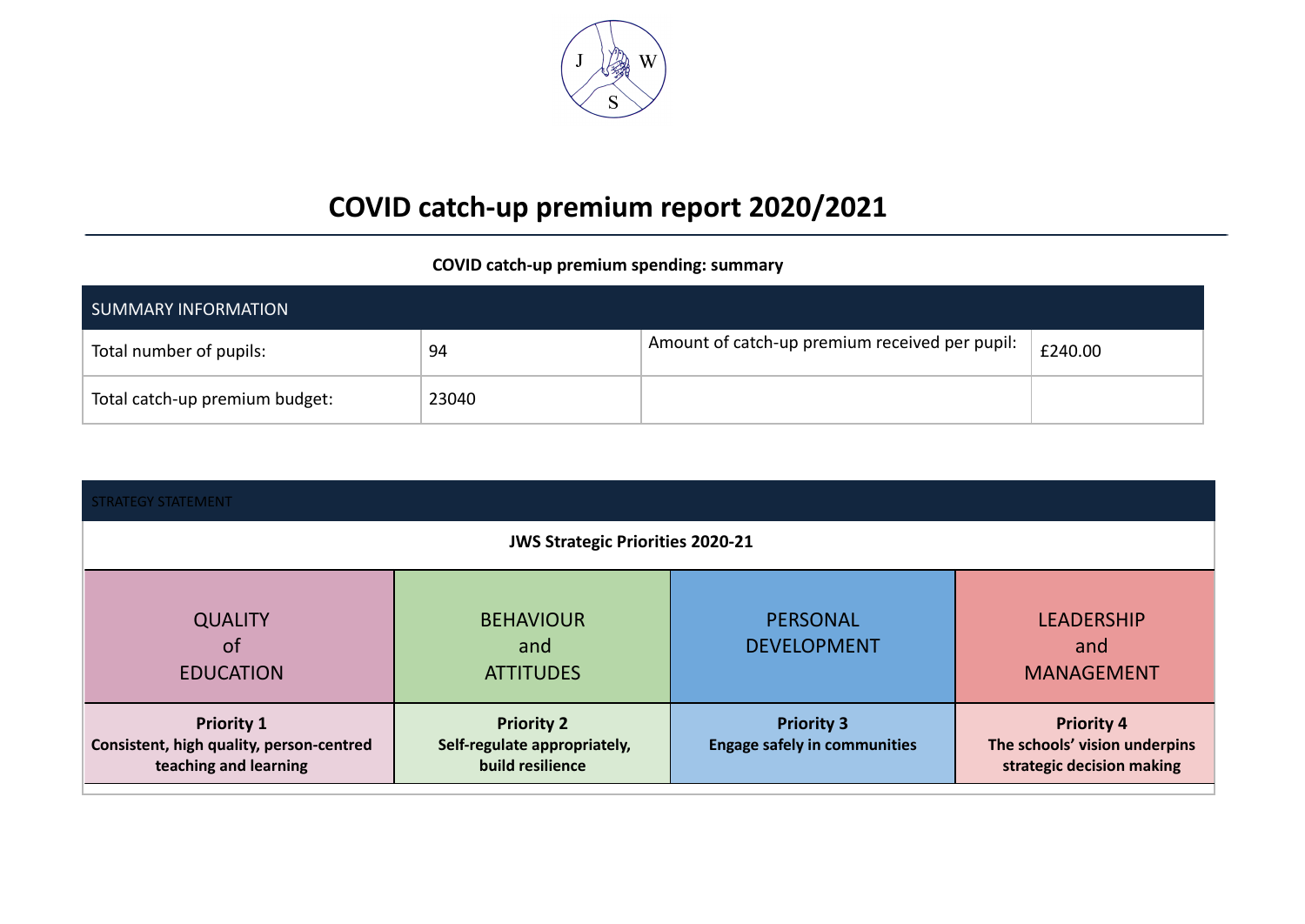| <b>Communication strategies are</b><br>applied consistently<br>Less formal daily activities are<br>valued as learning opportunities                | Family Links is evident in a range of<br>environments<br><b>Real life learning develops</b><br>independence |  | Life skills, linked to ILPs, are<br>demonstrated both in and beyond<br>school |  | <b>EHCPs drive focused, multi agency</b><br>working<br><b>Expand provision</b><br>Develop strategic partnerships |  |
|----------------------------------------------------------------------------------------------------------------------------------------------------|-------------------------------------------------------------------------------------------------------------|--|-------------------------------------------------------------------------------|--|------------------------------------------------------------------------------------------------------------------|--|
| <b>JWS Core Values embed SLICE strategically</b>                                                                                                   |                                                                                                             |  |                                                                               |  |                                                                                                                  |  |
| Safety                                                                                                                                             | Independence<br>Learning                                                                                    |  | <b>Communication</b>                                                          |  | Engagement                                                                                                       |  |
| expand SLICE and ensure we build capacity from all areas of the school                                                                             |                                                                                                             |  |                                                                               |  |                                                                                                                  |  |
| All our students have Education, Health and Care Plans and we using the fund to support all students to catch up after the two national lockdowns: |                                                                                                             |  |                                                                               |  |                                                                                                                  |  |

- Support pupils anxiety issues returning to school
	- To increase pupils ability to self regulate when feeling anxious to enable them to engage in learning
	- To raise progress and attainment for pupils to achieve their EHCP outcomes

We are using structured and planned approaches to support all students, like Family Links - a nurturing program to support anxiety and changes, Numicon Maths intervention and Sound Reading System to support reading and writing. These interventions are taught in a small group or 1:1 basis. Part of the COVID Catch Up fundings are going towards this.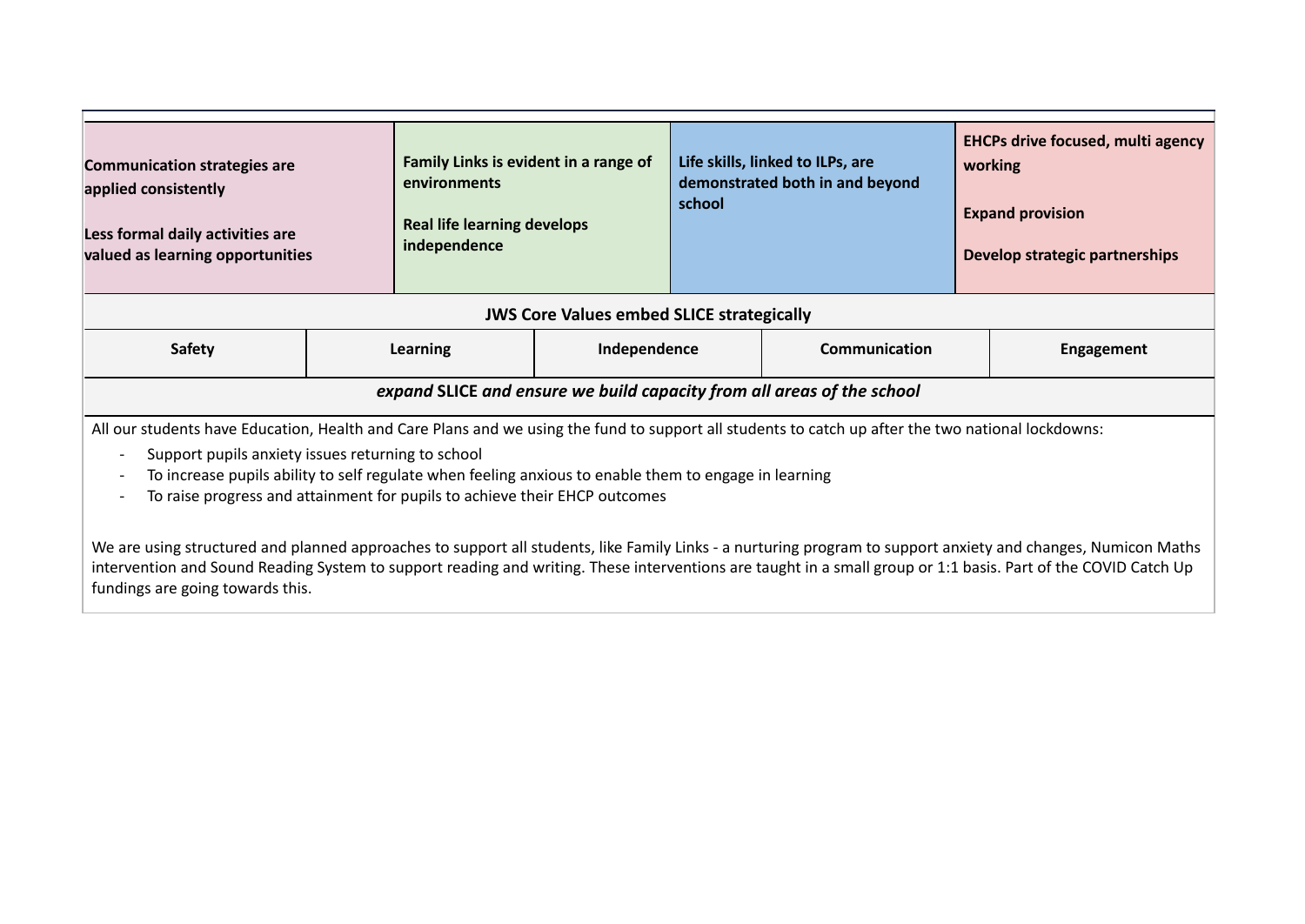| John Watson School has historically had a good attendance record. |     |  |  |  |  |
|-------------------------------------------------------------------|-----|--|--|--|--|
| Whole school attendance for 2-19 years                            |     |  |  |  |  |
| Overall for the period pre-Covid 02/09/2019 - 20/03/2020          | 93% |  |  |  |  |
| Academic year 2019/2020                                           | 95% |  |  |  |  |

The latest data from Gov.Uk, **Published: 24 November 2020,** on Attendance in education and early years settings during the Coronavirus (COVID-19) outbreak suggests that

| <b>Setting type</b>                                                                                                                             | % response rate | % open | % attendance |  |  |
|-------------------------------------------------------------------------------------------------------------------------------------------------|-----------------|--------|--------------|--|--|
| State-funded special schools                                                                                                                    | 79%             | 97%    | 73%          |  |  |
| National data shows that fewer pupils were in attendance at state-funded special schools (73%) than state-funded primary and secondary schools. |                 |        |              |  |  |
| Typically attendance is lower in special schools than in mainstream settings.                                                                   |                 |        |              |  |  |

As our students are more vulnerable with Profound and Multiple as well as Severe learning difficulties, we have had more students who are critically vulnerable and who had to shield, as a result, they are losing out on valuable face to face teaching and physiotherapy as well as the holistic care that they are receiving at school. The COVID catch up funds will be used to support students who had to shield to get back to their pre-COVID levels of engagement.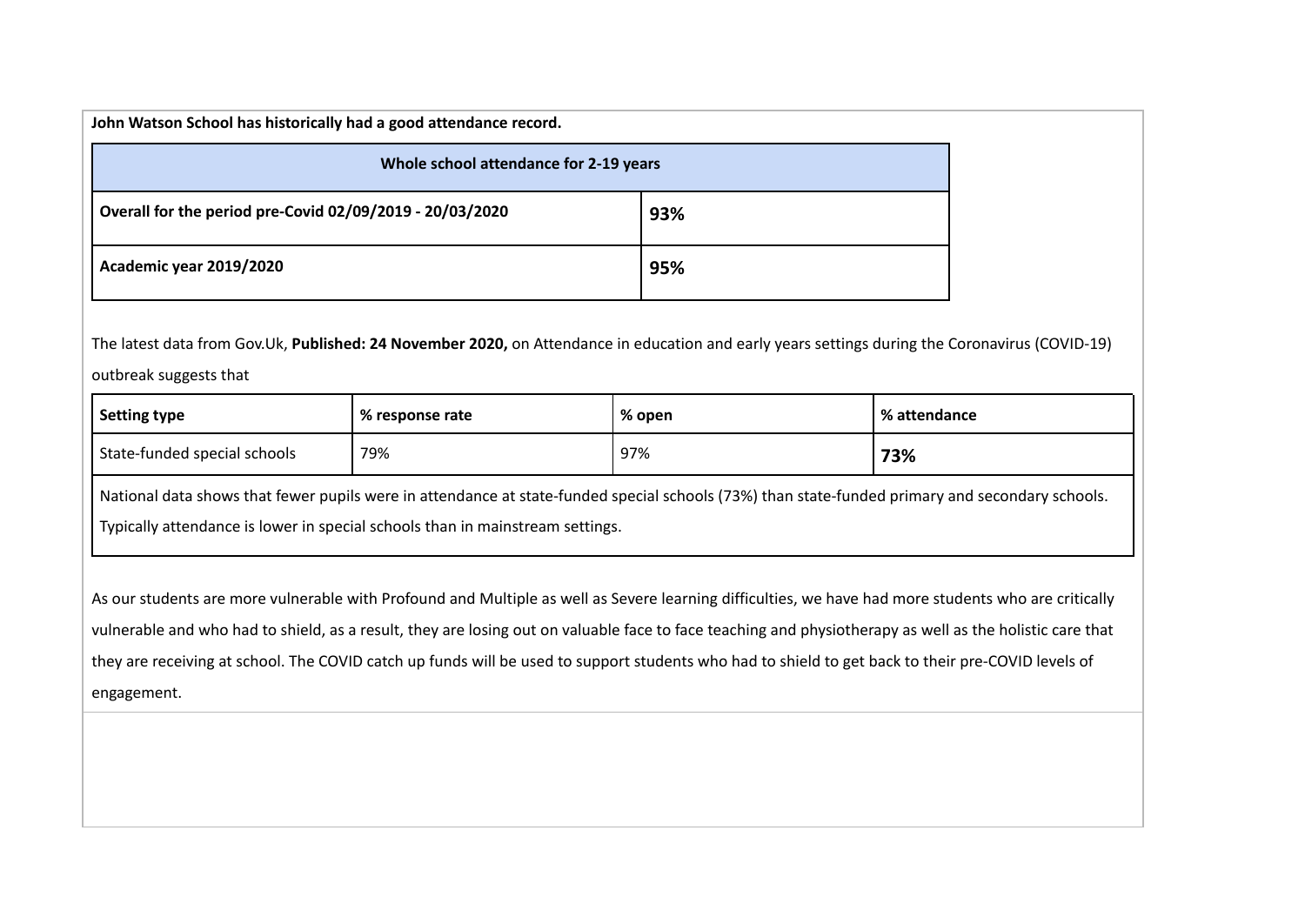Data analysis that we have for last year

Low attendance

Home learning access and cost of google classroom

Live home learning not easy due to all being on individual pathways

PPE inhibiting pupils ability to gain information from adults faces and expressions

## **Planned expenditure for current academic year**

| Quality of teaching for all                                                                                                                                                                                                                                              |                                                                                                        |                                                          |                                                      |            |                               |
|--------------------------------------------------------------------------------------------------------------------------------------------------------------------------------------------------------------------------------------------------------------------------|--------------------------------------------------------------------------------------------------------|----------------------------------------------------------|------------------------------------------------------|------------|-------------------------------|
| Action                                                                                                                                                                                                                                                                   | Intended outcome and success<br>criteria                                                               | What's the evidence and<br>rationale for this<br>choice? | How will you make sure it's<br>implemented well?     | Staff lead | When will you<br>review this? |
| <b>INterventions</b><br>Music<br>$\qquad \qquad \blacksquare$<br>Intensive interaction<br>$\overline{\phantom{0}}$<br>Family links circle<br>$\qquad \qquad \blacksquare$<br>times<br><b>SRS</b><br>$\overline{\phantom{a}}$<br><b>STERN</b><br>$\overline{\phantom{0}}$ | To support communication<br>To support social engagement<br>To improve literacy<br>To improve numeracy | SLICE and ILPs                                           | Regular monitoring and data<br>collections from EHCP |            |                               |
| Less formal daily<br>activities are<br>valued as learning<br>opportunities                                                                                                                                                                                               |                                                                                                        |                                                          |                                                      |            |                               |